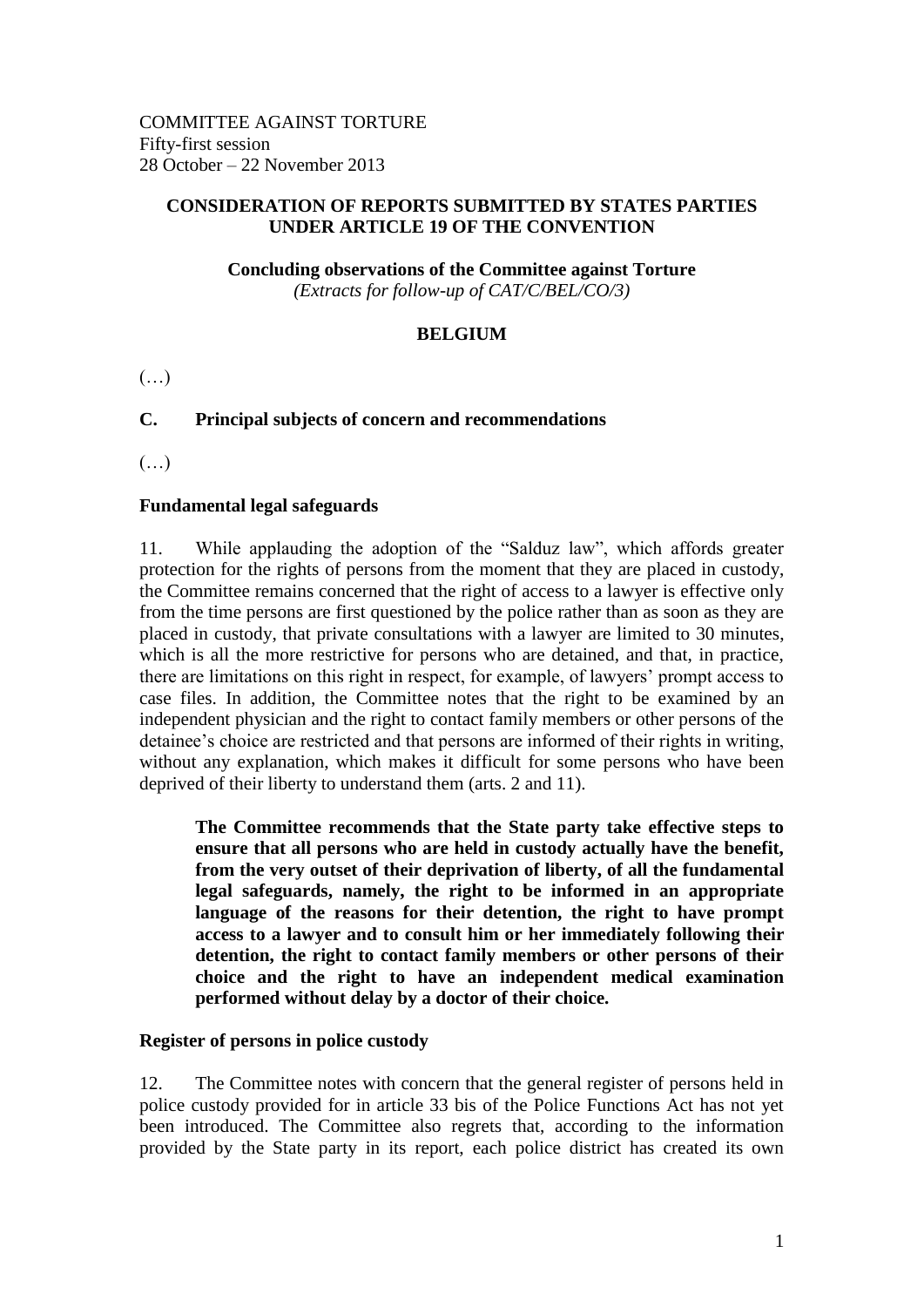register, which does not always contain enough information to make it possible to ensure that detainees' rights are respected (arts. 2 and 11).

**The Committee reiterates its earlier recommendation (CAT/C/BEL/CO/2, para. 20) and urges the State party to take appropriate measures to establish a standardized, computerized and centralized official register in which arrests are immediately and scrupulously recorded, along with, as a minimum, the following information: (i) the time of the arrest and detention; (ii) the reason for detention; (iii) the name(s) of the arresting officer(s); (iv) the location where the person is detained and any subsequent transfers; (v) the names of the officers responsible for that person while in custody; and (vi) whether the detainee had any signs of injury at the time of detention. The State party should carry out monitoring and inspections on a systematic basis in order to ensure compliance with this obligation in line with the Body of Principles for the Protection of All Persons under Any Form of Detention or Imprisonment (General Assembly resolution 43/173 of 9 December 1988).**

## **Use of force by law enforcement officials and immediate, thorough and impartial investigations**

13. The Committee takes note with concern of reports that, in some cases, law enforcement officials use excessive and unjustified force during questioning or arrests. The Committee deeply regrets the fact that Jonathan Jacob reportedly died in a cell at the Mortsel police station on 6 January 2010 after being subjected to physical violence by police officers. The Committee also deeply regrets the fact that, three years after the event, the investigation has not been concluded and the perpetrators have not been brought to justice and therefore remain unpunished. The Committee takes note with concern of reports that judicial sanctions imposed upon police officers who are found guilty of acts of torture or ill-treatment are often symbolic and not commensurate with the seriousness of the acts in question. Despite the efforts of the State party to strengthen the independence of the Standing Committee for Police Monitoring (Committee P) and its Investigation Service, the Committee remains concerned by the fact that some of the investigators are former police officers, which may compromise their impartiality when they are required to conduct objective and effective investigations into allegations that acts of torture and ill-treatment have been committed by members of the police (arts. 2, 12, 13, and 16).

# **The State party should:**

**(a) Conduct prompt, thorough, effective and impartial investigations into all alleged cases of brutality, ill-treatment and excessive use of force by law enforcement personnel, and prosecute and sanction officials found guilty of such offences with appropriate penalties;**

**(b) Provide detailed information on the investigation into the case of Jonathan Jacob;**

**(c) Set up a fully independent mechanism for the investigation of allegations of torture and ill-treatment and establish a specific register of**